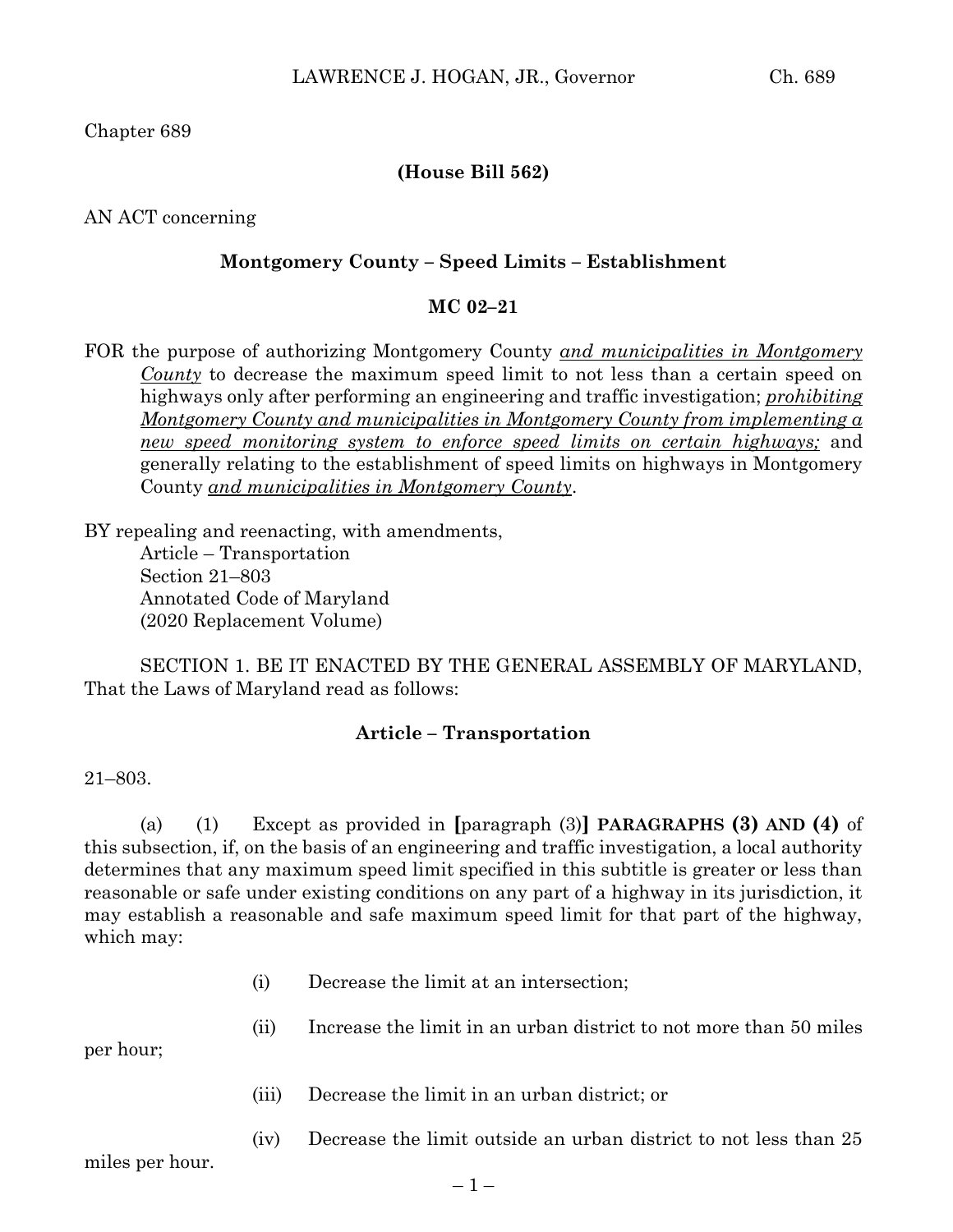(2) An engineering and traffic investigation is not required to conform a posted maximum speed limit in effect on December 31, 1974, to a different limit specified in  $\S 21-801.1(b)$  of this subtitle.

(3) Calvert County may decrease the maximum speed limit to not less than 15 miles per hour on Lore Road and, except for Solomons Island Road, each highway south of Lore Road without performing an engineering and traffic investigation, regardless of whether the highway is inside an urban district.

### **(4)** *(I) THIS PARAGRAPH APPLIES ONLY TO:*

# *1. MONTGOMERY COUNTY; AND*

# *2. MUNICIPALITIES LOCATED IN MONTGOMERY*

### *COUNTY.*

*(II)* **MONTGOMERY COUNTY** *A LOCAL AUTHORITY* **MAY DECREASE THE MAXIMUM SPEED LIMIT TO NOT LESS THAN 15 MILES PER HOUR ON A HIGHWAY ONLY AFTER PERFORMING AN ENGINEERING AND TRAFFIC INVESTIGATION.**

# *(III) A LOCAL AUTHORITY MAY NOT IMPLEMENT A NEW SPEED MONITORING SYSTEM TO ENFORCE SPEED LIMITS ON ANY PORTION OF A HIGHWAY FOR WHICH THE SPEED LIMIT HAS BEEN DECREASED UNDER THIS PARAGRAPH.*

(b) In school zones designated and posted by the local authorities of any county:

(1) The county may decrease the maximum speed limit to 15 miles per hour during school hours, provided the county pays the cost of placing and maintaining the necessary signs; and

(2) Any municipality within each county may decrease the maximum speed limit in a school zone within the municipality to 15 miles per hour during school hours, provided the municipality pays the cost of placing and maintaining the necessary signs.

(c) An altered maximum speed limit established under this section is effective when posted on appropriate signs giving notice of the limit.

(d) Except in Baltimore City, any alteration by a local authority of a maximum speed limit on a part or extension of a State highway is not effective until it is approved by the State Highway Administration.